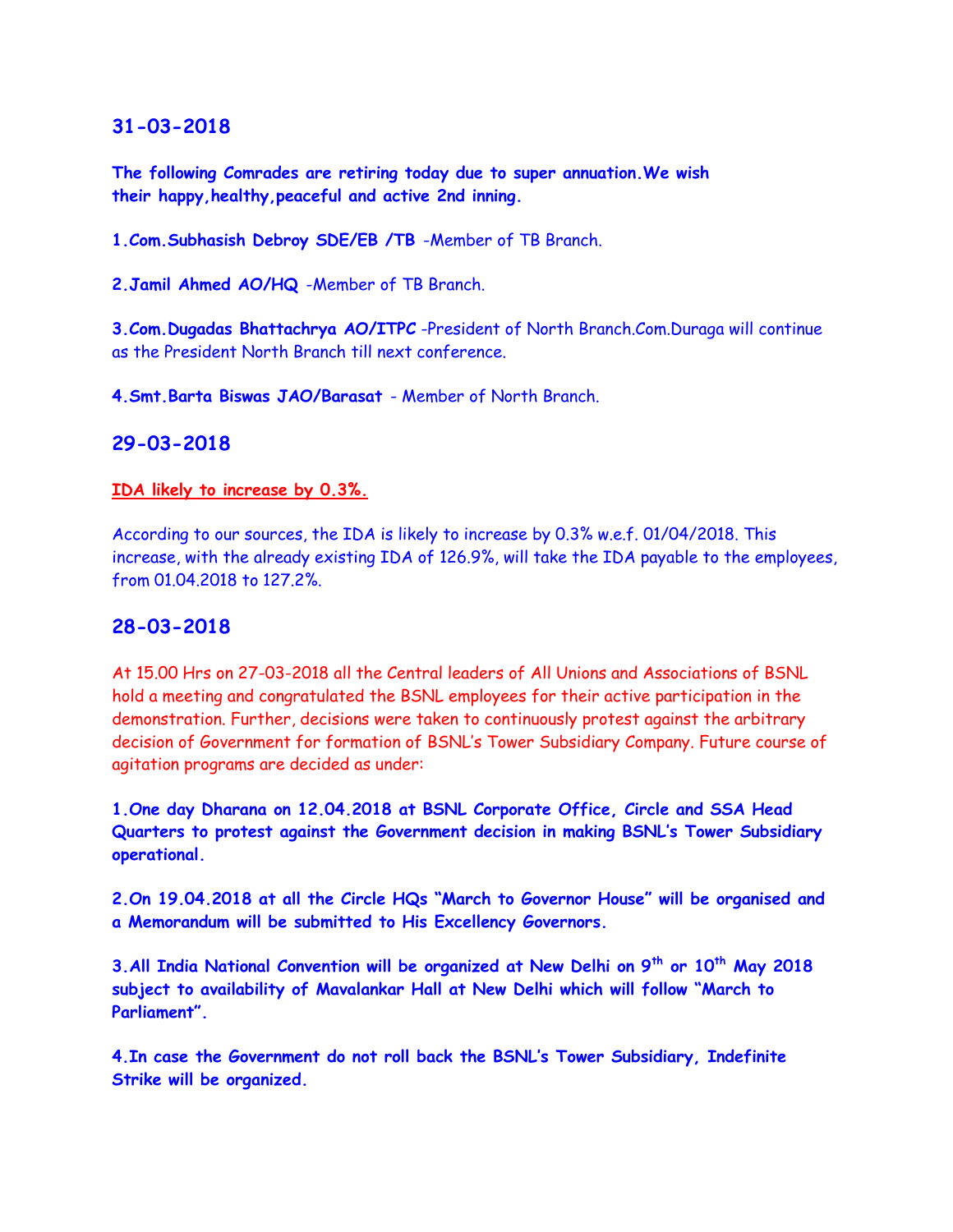**All the Circle / District Secretaries are requested to hold joint meetings along with their counter parts to implement the above agitational program in a successful manner.**

The decisions taken in today's emergency meeting of the AUAB *sing Line for* **[decision>>>](http://www.aibsnleachq.in/AUAB%20meeting%20decisions.pdf)**

# **28-03-2018**

On 27-03-2018 as per call of AUAB/HQ in CTD also Lunch Hour Demonstration and submission of memorandum to CGM/CTD as well as Hon'ble Governor of West Bengal was organised successfully at Telephone Bhaban.This demonstration was organised against Govt.of India's sinister move to operationalise STC wef 01-04-2018 giving Rs.800 Cr.to it from BSNL Fund.On behalf of AIBSNLEA/CTD members from all over CTD took part in the protest & CS addressed the gathering.We promised that as a part of AUAB we will wholeheartedly supprot & take part in the protest programme unitedly with our full force.



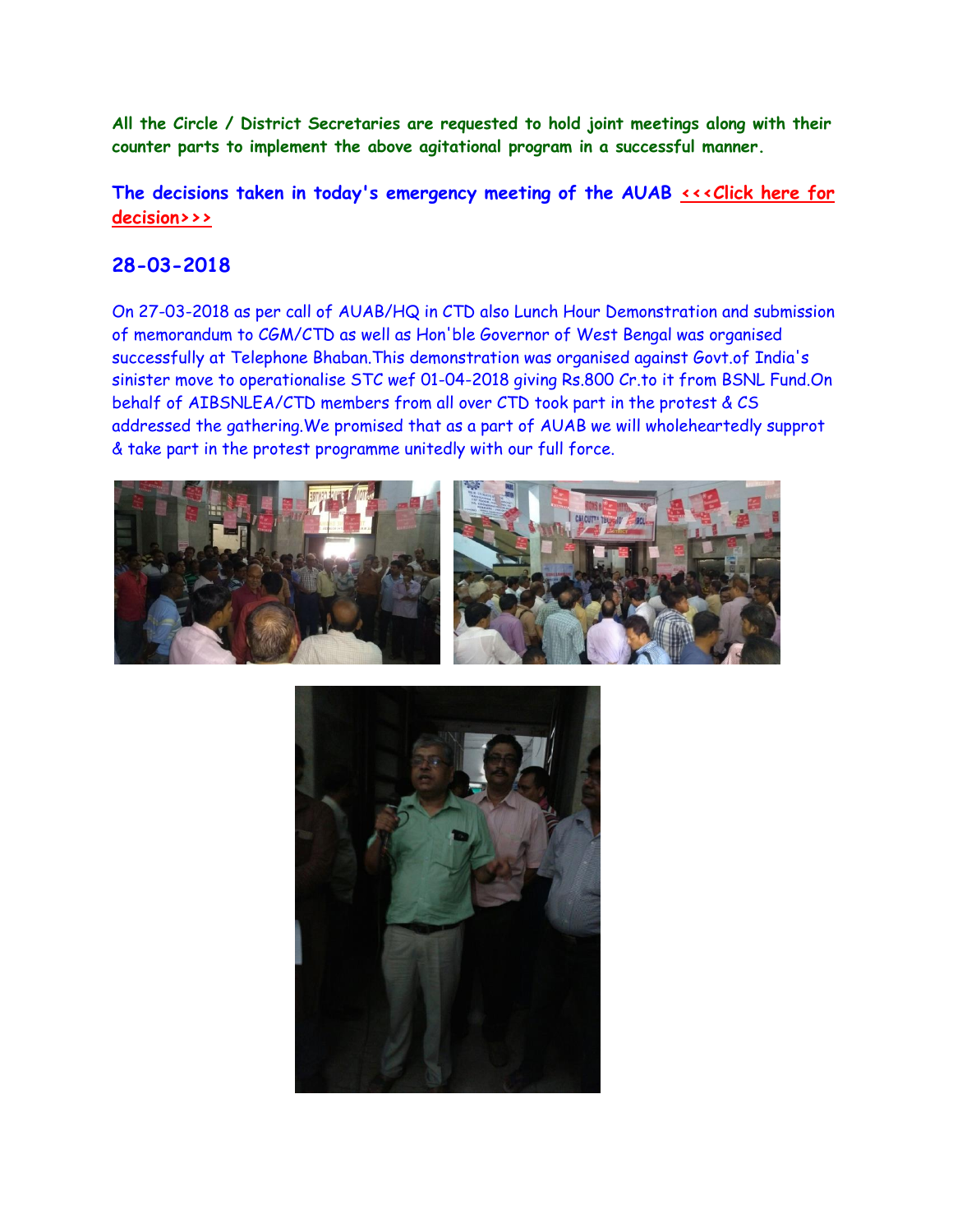#### **DR JAOs recruitment result declared:**

AIBSNLEA consistent efforts yielded results in getting released the result of DR JAOs Examination held on  $5<sup>th</sup>$  & 6<sup>th</sup> November 2017. AIBSNLEA congratulates all the new entrants in BSNL family. It is important to mention that some Associations vehemently opposed the recruitment of JAOs in BSNL to weaken the strength of Finance Wing in BSNL. [\(see result](http://aibsnleawb.org/jaodrmeritlist.pdf)  [here\)](http://aibsnleawb.org/jaodrmeritlist.pdf)

## **27-03-2018**

**Meeting with Director (PSU) DoT: GS, President, AGS (HQ) and AGS (Finance) met Director (PSU) DoT and discussed regarding.**

**a) Implementation of 3rd PRC recommendation in BSNL:** We requested to apprise the progress in this regard from DPE since the proposal was sent to DPE 15 days before. Director (PSU) mentioned that so far no communication has been received in DoT from DPE. However, the matter is active consideration in DPE. After the comments of DPE only the Hon'ble MOSC(I/C) will take up the matter in the Cabinet.

**b) CPSU cadre hierarchy in BSNL:** We requested to give clearance to BSNL for the implementation of CPSU cadre hierarchy by considering AIBSNLEA suggestions/ feedback. Dir (PSU) mentioned that the matter is under consideration to Jt. Secy. (Admn.) who is the Govt. Nominee Director in BSNL Board. He expected that the matter may be discussed in the next BSNL Board meeting.

**c) E2-E3 standard pay scales in BSNL:** We requested Director (PSU) to apprise the status of the BSNLs proposal for the replacement of E1A by E2 and E2A by E3 standard pay scales. Dir(PSU) mentioned that till date no comments of DoE has been received by DoT. However, he explained that DoE may consider the upgradation of all the IDA pay scales up to E6 level as per the BSNLs earlier proposal dated 06.06.2016.

**d) Restructuring of ADOL Cadre:** We requested Dir(PSU) to apprise the status of restructuring of ADOL cadre issue. Dir (PSU) informed that the matter is pending with DPE for comments.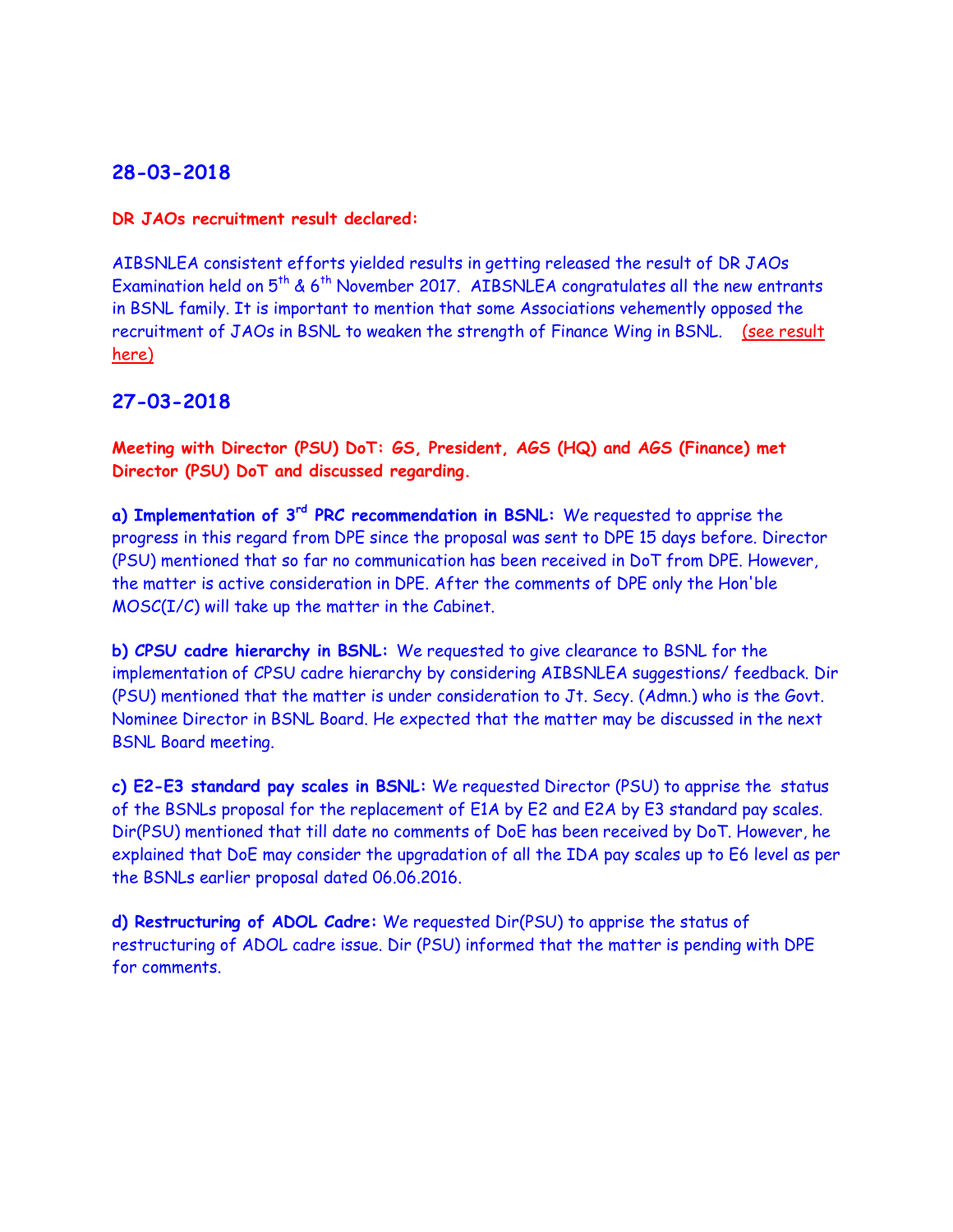**Meeting with Dir (HR), BSNL, Board:-**GS, President met Dir(HR), BSNL Board and discussed regarding

**a) Implementation of 3rd PRC recommendation in BSNL:** We requested to apprise the progress in this regard from DPE since the proposal was sent to DPE 15 days before. Director (HR) mentioned that the matter is pending in DoT for consideration and she is interacting with all concern offices in DoT for its redressal

**b) CPSU cadre hierarchy in BSNL:** We requested for implementation of CPSU cadre hierarchy by considering AIBSNLEA suggestions/ feedback. Dir (HR) mentioned that DoT is asking some more information's in this regard before its approval

**c) Holding of CPCs to fill up the vacant group-B and Group-A posts:** We requested Dir (HR0 for holding of CPCs to fill up the vacant Group-B and Group-A equivalent posts. Dir (HR) mentioned that matter is under consideration and after joining the GM(Pers) from leave on 3<sup>rd</sup> April 2018 the matter will be discussed and with approval of the competent authority the CPCs will be initiated.

**d) Implementation of Hon'ble Apex Court Judgements on TES Group-B seniority cases:** We requested Dir (HR) to issue instructions to Pers(Cell.) of BSNL CO regarding implementation of the Hon'ble Apex Court Judgement of TES Group-B seniority cases instead of referring to DoT to linger on the issue. Dir(HR) mentioned that shortly the necessary action is being taken to implement Hon'ble Apex Court judgment in its true spirit.

# **27-03-2018**

As per report of Com.Kamal Das ACS a farewell ceremony was arranged by Central Branch to felicitate Com.Snigdha Bhadury,Com.N G Das,Com.Tarun Chakraborty,Com.Samar Mukherjee on 23-03-2018 at Bz Club Room..We wish their happy retired life.OS(E) graced the occasion,our young BS Bipin arranged the programme.

## **24-03-2018**

A delegation of AIBSNLEA/CTD(CS,CP & OS E) met Dir(HR)Madam Smt.Sujata T.Ray at Taz Bengal Hotel today.PGM/CFA II/CTD, GM(F)/WB & GM(HR)/CTD were also present. We discussed the following problems with Madam and handed over a memorandu[m\(See here\)](http://aibsnleawb.org/DIRHRmemo_24032018.pdf)

**1.Implementation of 3rd PRC:**Madam told that there is very positive development in this regard.The file is with DPE for relaxation of affordability clause.It is understood that they will sent it to Cabinet.Madam told that MOC(I/C) is very much in favor of 3rd PRC in BSNL.

If everything goes right we may expect some good mews in 3-4 months.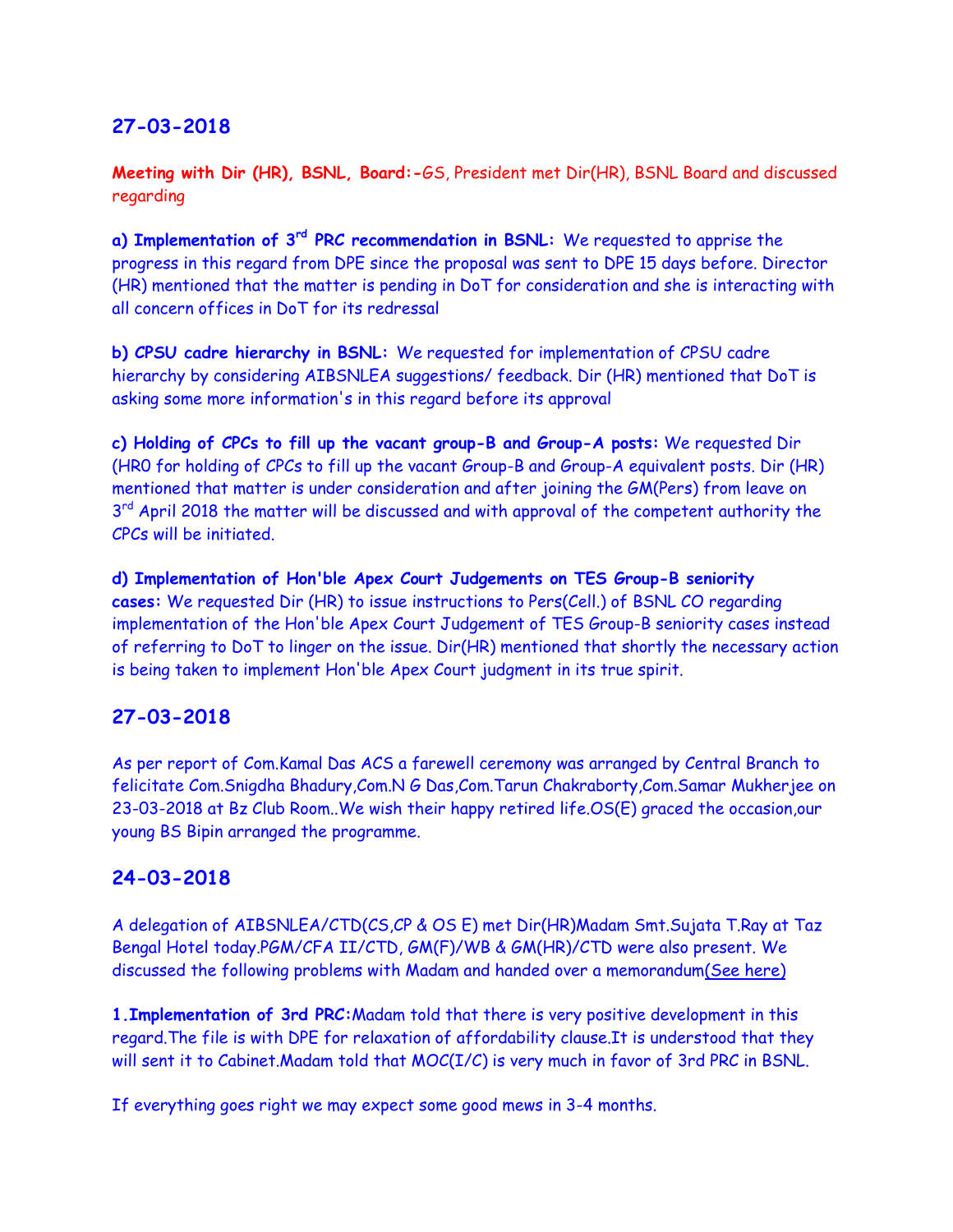**2.Standard Pay Scale implementation:**Madam informed that DoT is plying tricks over it.They are sending this to DoPT for no reason as we are guided by DPE.Anyway at present this case is not in the priority.However,it will be settled at the earliest opportunity.

**3.Cases passed by BSNL MC but not implemented: i) AD(OL) restructuring;ii)E1+5 of JAO 2013 batch iii) Conversion of 50% quota of CAO vacancy:** Madam informed us that the management is aware of this cases but due to some technical problems these are being delayed.However,BSNL is adopting same HR policy for engg.and acctt.wing through GM(Pers).Hence,CAO post conversion case might be settled soon.

**4.CPSU Cadre hierarchy:** Madam told that it is under active consideration.Our beloved GS is contributing with valuable suggestions in this regard.Soon the conclusion may come out.

**5.Job Contract Labor wage payment problem:**Madam told that everybody in the BSNL CO is annoyed with this problem.But until & unless CTD cannot increase revenue,the cash flow will not increase.As a result of it we have to face harder days.Our salary also may be delayed. Because DoT is opposing loan from Banks for OPEX.

**6.Case of Sri Kandrudas Bhagat PS (freezing of increment):**Madam asked GM(HR) why is it still unsettled. GM told that in the previous application of Mr.Bhagat there was some technical mistake,however Mr.Bhagat has again applied in the right way,soon GM will send it to BSNL CO & see that it may settled early.

**7.Creation of additional DGM(F) posts in CTD:**On query GM appraised Madam that this proposal has been sent to BSNL CO with recommendation CGM/CTD.Madam then told she will examine the case.

**8.Settlement of pay fixation/arear of JAO 2010 batch:**We put forward our views regarding this that a person cannot be denied twice to get pay benefit.Madam totally agreed with our view and told she will considered this case of paying arear in theJAO grade.On our query she assured that this case may settled by BSNL CO itself.We are very much hopeful for early settlement.

**9.Spl.CL for Circle and Branch leadership of AIBSNLEA:** Madam told that our GS is regularly persueing this matter with her.She will definitely grant it at the earliest but with certain limitations.

**10.Stand alone CAO posting:** We told that in CTD stand alone CAO post are being offered by the SEA section in a very stringent manner. As a result of it in some places JAO is working simultaneously as AO and CAO.Some AOs has to look on as CAO and several charges of AO simultaneously.But in the Engg. wing it is being dealt with a liberal manner.Madam appreciated our concern and commented that from the ethical & vigilant angle this practice it not acceptable.She told that this case should be taken up with the local authority as there is integration in HR policy by BSNL CO. We will take up this case with GM(F) & CGM/CTD.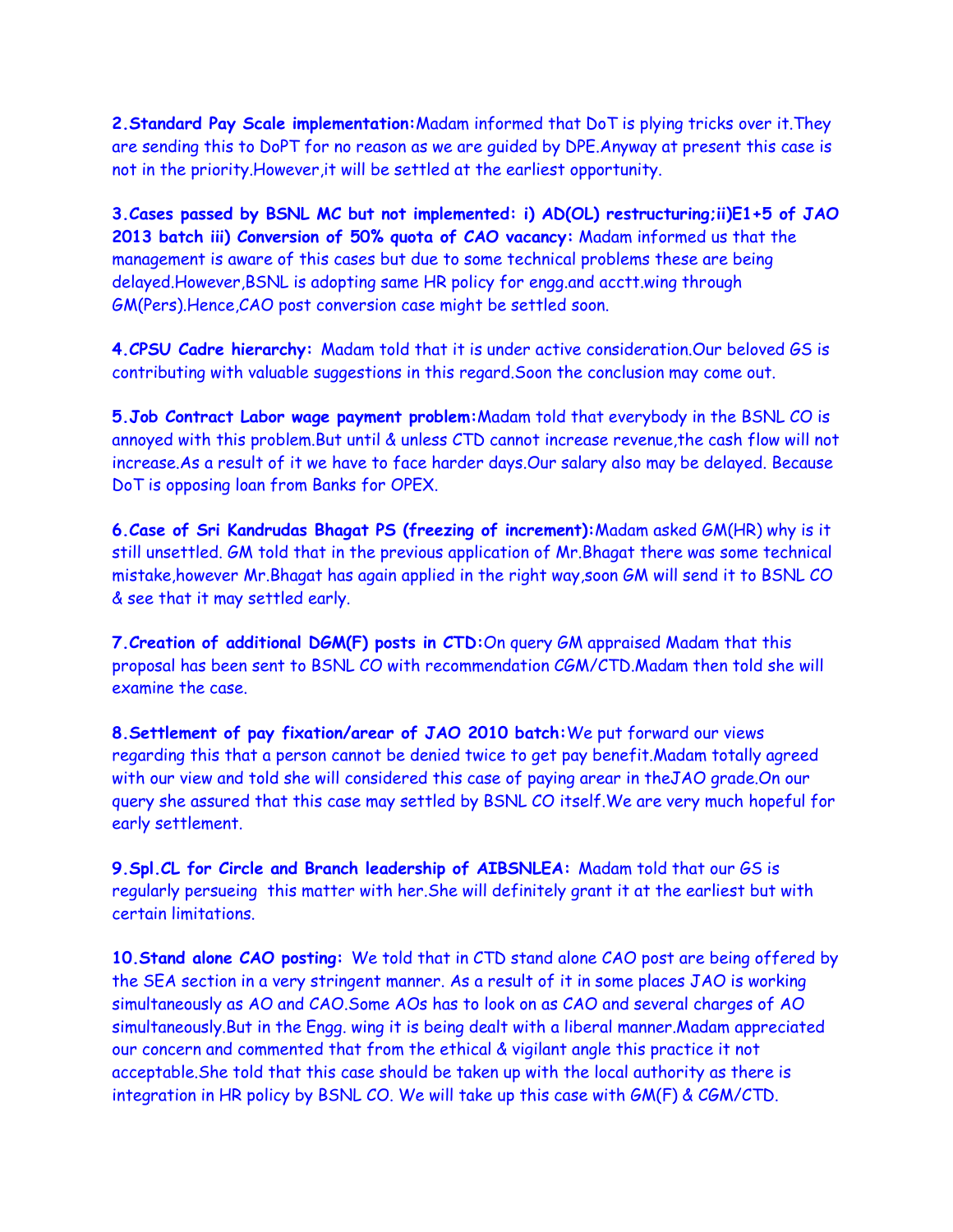Overall the meeting was very amicable and cordial.Madam appreciated the endeavor taken by us in CTD and WB to develop BSNL.She also told that she knew that we are working on Sundays/holidays especially for marketing activities and collection of long pending dues. **We assured Madam that our members are always ready to serve Dept.with full vigour but personal dignity and honour should not be neglected by the CTD Management.Madam assured us that she will take suitable steps in this regard.** She also appraised us that the instruction to operationalise Subsidiary Tower Co. wef 01-04-2018 and pay them Rs.100 Cr.from the Fund of BSNL. She told us not to be swayed over this and disrupt work the matter is being dealt at the CHQ level.There are some legal ways to combat this Autocratic move of Govt.of India.We will definitely sort out.

**We informed Madam AUAB has already take a lunch hour demo opposing it on 27-03- 2018.We will participate with full force. Madam requested us to stay united to oppose any move to weaken BSNL but not to disrupt the day to day working as we may lose public faith.**



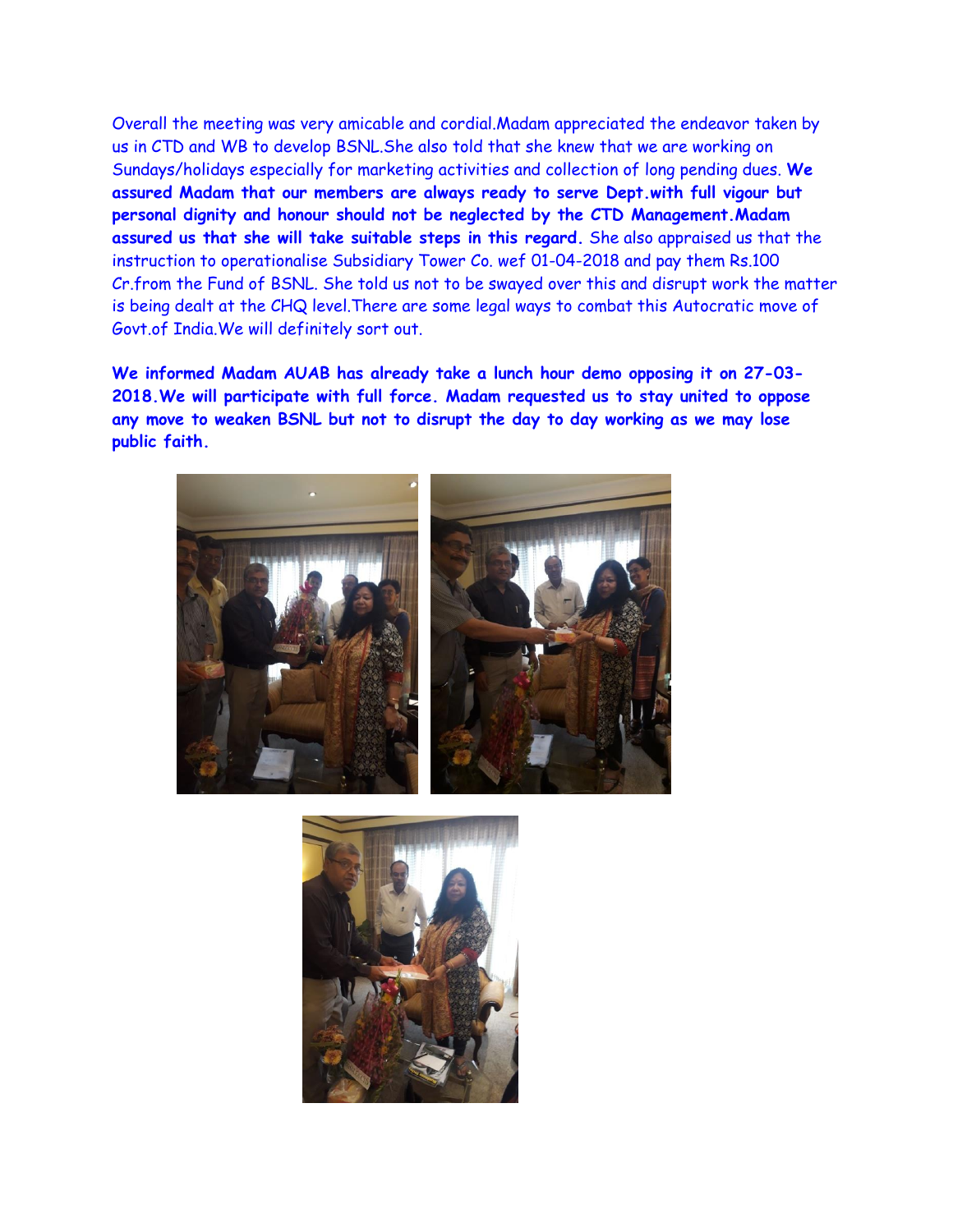### **Creation of Tower Subsidiary of BSNL** - **lunch hour demonstrations on 27-03-2018, against the government's attempt to operationalise the Subsidiary Tower Company**

A meeting of All Unions and Associations of BSNL (AUAB) was held yesterday the 22nd March,2018. Representatives of BSNLEU, NFTE, SNEA, AIBSNLEA, FNTO, SEWA BSNL, BSNLMS, BSNLOA participated. The meeting reviewed the developments that had taken place after the meeting held on 24th February,2018 with the Hon'ble MoSC (I/C). It is observed that the government is moving fast to operationalise the Subsidiary Tower Company from the 1st of April, 2018, totally ignoring the strong opposition from the entire employees of BSNL.

In view of this, the meeting decided to launch agitational programme to stop the same. Decision is taken to conduct "lunch hour demonstrations" on 27th March, 2018, in front of Sanchar Bhawan, New Delhi, as well as at circle and SSA head quarters throughout the country. A memorandum, opposing the Subsidiary Tower Company will be submitted to the Hon'ble MoSC(I/C) at Sanchar Bhawan. Same memorandum will be submitted to the respective CGMs and the state governors, to be forwarded to the MoSC (I/C).

All the Circle Secretaries stationed at New Delhi are requested to assemble at Sanchar Bhawan, Ashoka Road along with their members to participate in the demonstration. Neighbouring Circle Secretaries like UP (West), Haryana and Rajasthan are requested to participate in the demonstration at Sanchar Bhawan, New Delhi along with as many as maximum possible members to make the program a grand success.

### **AUAB/CTD will hold Lunch Hour Demonstration in Telephone Bhavan on 27-03-2018 at 13-00hrs.All members of AIBSNLEA/CTD are requested to be present.**

#### **23-03-2018**

All Unions & Associations of BSNL writes to Smt. Aruna Sundararajan, Secretary (Telecom), DoT regarding follow up actions on the various demands raised by All Unions & Associations of BSNL - request thereof. «<< Click here for letter>>>>>>>>

#### **23-03-2018**

#### Meeting with GM (Admn), BSNL Corporate Office:

GS and President met GM (Admn), BSNL Corporate Office and extended our sincere thanks and gratitude for allotment of Room No. 19 in BSNL Corporate Office at IR Hall, Eastern Court, Janpath New Delhi. We, further requested him to arrange some basic and essential amenities in the room for making it operational. GM (Admn) assured to look into.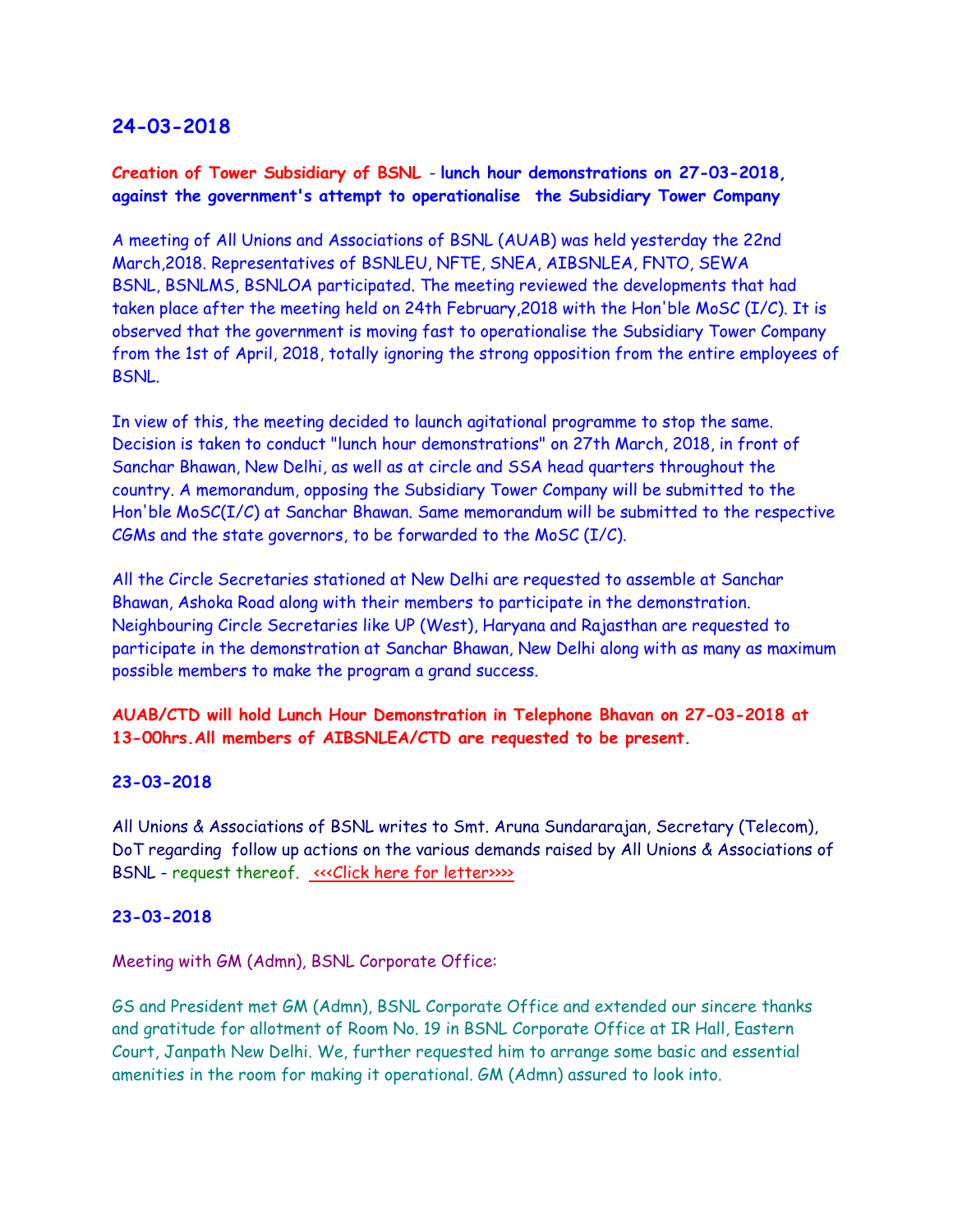We further requested him to consider the facility of Out Door Medical reimbursement to BSNL serving employees also on without voucher basis. GM (Admn) mentioned that this case was processed to Management wherein it has been decided that presently the facility of cash payment with voucher on Out Door Medical treatment is available for BSNL pensioners only and that too upto 31.03.2018. Thereafter, it will be reviewed considering the financial position of BSNL.

We also raised the issue of further reduction in the ceiling limit for O/D Medical Treatment to 12 Days and strongly opposed the decision.

## **21-03-2018**

**Meeting with Director (PSU), DoT :GS and AGS (DR) met Director (PSU), DoT and discussed regarding:**

**A 3rd PRC implementation in BSNL:** On our query regarding DoT efforts for implementation of 3<sup>rd</sup> PRC in BSNL as assured by Hon'ble MOSC (I/C) in the meeting held with All Unions and Associations of BSNL on 24.02.2018. Director (PSU) informed that Secretary (T) has already discussed the matter with Secretary (DPE) and the recommendations of DoT on BSNL's proposal has been sent to DPE to seek the opinion for further action in this regard.

**B Implementation of E2 and E3 pay scales against E1A and E2A and subsequent upgradation of IDA pay scales in BSNL:** Director (PSU) informed that the matter has been sent to DOE for consideration of the BSNL's proposal. He further mentioned that in case, the approval comes from DoE it will be applicable for replacement of E1A by E2, E2a by E3 and subsequent up-gradation of E3 by E4, E4 by E5, E5 by E6 and E6 by E7, in view of the chain reaction and to avoid litigations.

**C Restructuring of AD (OL) cadre:** We requested to give clearance to the BSNL proposal on restricting of AD (OL) cadre. Director (PSU) informed that as per the advice of DoT internal finance the matter has been sent to DPE for comments on BSNL proposal.

**D NITI Ayog recommendations on sale of ITI and BSNL in the month of January 2017:** In this regard, Director (PSU) informed that to sell out ITI, today it is in agenda of Union Cabinet. Regarding BSNL, so far no such moment is there.

### **21-03-2018**

#### **GS writes to:**

The GM (Pers), BSNL Corporate office regarding: Requests for transfer / posting / cancellation / retention in the Cadre of DGM

[<<<Click here for letter>>>](http://www.aibsnleachq.in/GMP_180321.pdf)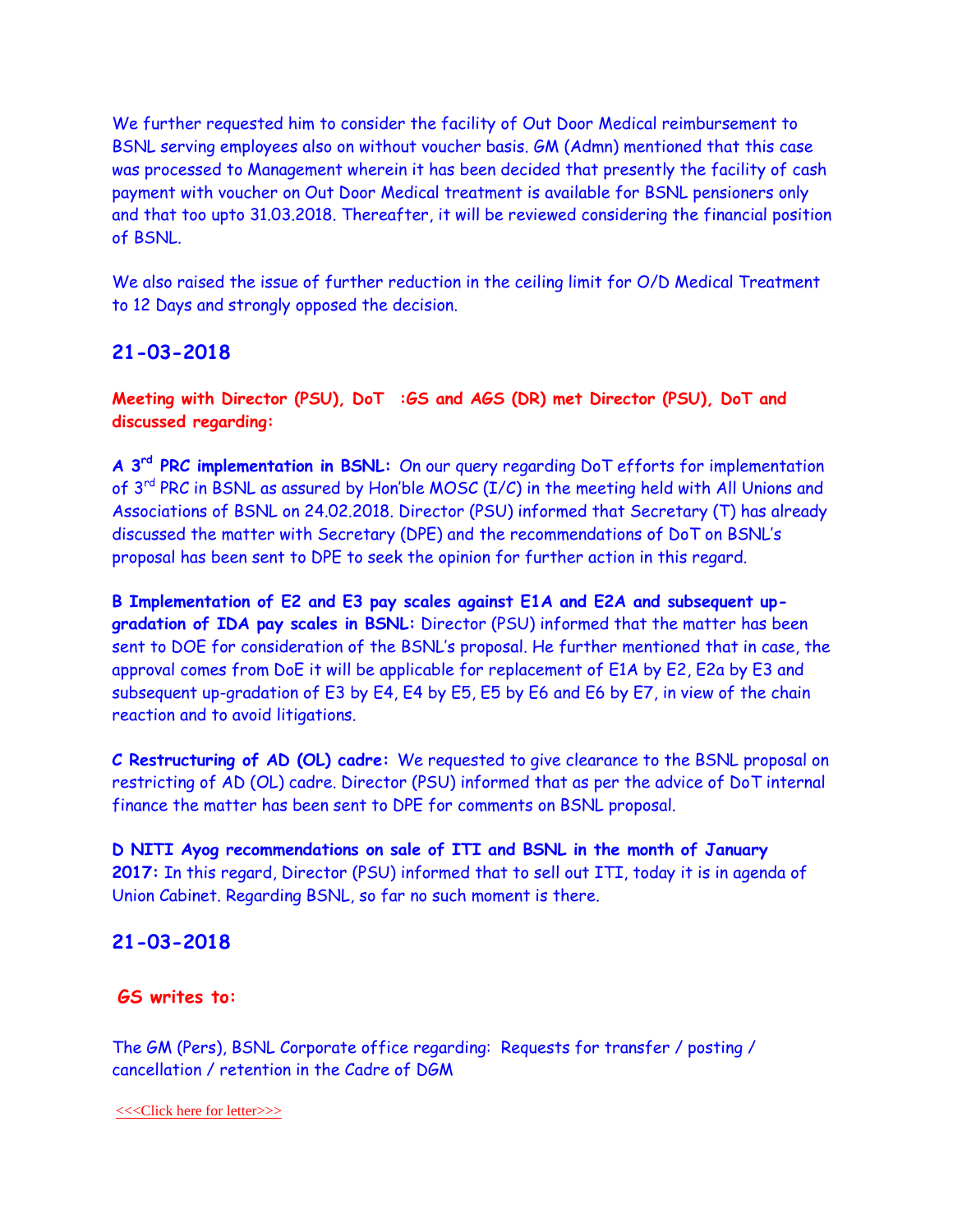#### **Meeting with CMD, BSNL:(& GM/FP)**

GS, President , FS and AGS(F) met CMD, BSNL and discussed regarding.

**a) Holding of CPCs to fill up the vacant Group-A and Group- B level posts:** We requested CMD, BSNL to consider for holding of CPCs to fill up the vacant Group-A and Group-B level posts i.e. about 10000 SDE (T), 3000 DE, 400 DGM (Engg.), 1000 AO, 1000 CAO, 40 DGM (F), 150 SDE (E), 50 EE (E) 20 SE(E), 65 SDE(C), 300 EE(C), 40 SE(C) and SDE/AGM/DGM posts of Telecom. Factories. We pleaded that all these posts can be filled up by conducting CPCs subject to outcome of Court cases since there is no stay order on promotions except few cases. CMD advised to discuss the matter with Dir (HR) to put up the case for an early decision.

**b) Implementation of CPSU cadre hierarchy:** We requested CMD BSNL for sending of early reply to the queries of Govt. Nominee Board of Directors raised in the BSNL Board meeting. CMD assured an early action in this regard. We further requested that CPSU cadre hierarchy approval from BSNL Board and clearance from DoT may continue simultaneously with issuing promotion orders through CPSEs. CMD assured to look into the matter.

**c) Implementation of Hon'ble Supreme Court Judgements on TES Group-B seniority:** We requested CMD BSNL for early implementation of the Hon'ble Supreme Court Judgement on TES Group-B seniority where no financial implication will arise and to avoid contempt of Court. CMD assured to look into the matter.

**d) Implementation of 3rd PRC recommendations in BSNL:** We requested CMD BSNL to use his good office for the implementation of 3<sup>rd</sup> PRC recommendations in BSNL as assured by Hon'ble MOSC (I/C) in the meeting held on 24.02.2018. CMD mentioned that as assured by Hon'ble MOSC (I/C), DoT is taking up the matter with DPE to suggest the way for implementation of 3<sup>rd</sup> PRC in BSNL. He advised to discuss the matter with Secretary (T) for an early settlement.

**e)CPCs to fill up the vacant DGM(F), CAO and AO vacant posts:** We requested to initiate CPCs to fill up the vacant posts of DGM(F), CAO and AOs. GM(FP) mentioned that the proposal to fill up about 40 DGM(F) vacant posts has been sent to GM(Pers) office for clearance thereafter only further action will be taken. Regarding AO to CAO CPC GM(FP) mentioned that the similar action will be taken on AO to CAO promotion as decided by Pers. Cell for SDE to SE promotion. CPC from JAO to AO. GM(FP) informed that matter is pending in the Hon'ble High Court Karnataka on JAO seniority issue after getting the clearance the CPC will be conducted.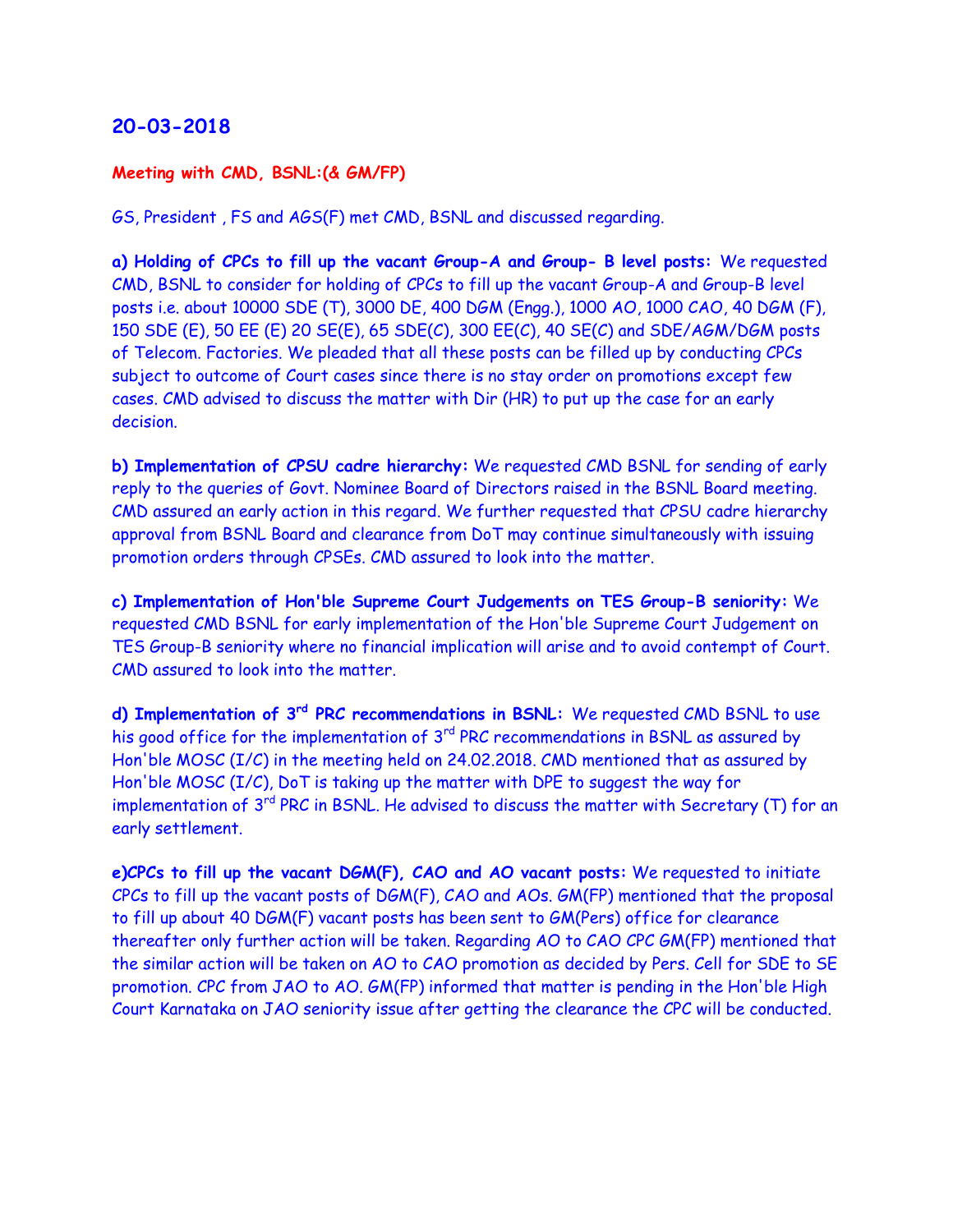**GS writes to Shri S.K. Jain, DDG (Estt.), DoT, Govt. of India, New Delhi regarding estimated expenditure if Pension of BSNL Pensioners is revised with 15% fitment method as proposed by 3rd PRC and approved by Union Cabinet - [<<<Click here for letter>>>](http://www.aibsnleachq.in/letter_16032018.PDF)**

# **16-03-2018**

We are extremely thankful to beloved GS, President and OS(E) that with their constant persuasion BSNL CO has released reallotment order of AOs.Com.Abhijit Nath AO has got reallotment from Bihar to NE I  $\leq$  <<< Click here **[for letter>>>](http://www.aibsnleachq.in/transfer-16.03.2018.pdf)**

# **15-03-2018**

**CS,ACS alongwith OS(E) met GM(HR & Admin) to discuss several points:**

**1.Case of Kandrudas Bhagat PS:**We remined GM about the case of K D Bhagat not getting increment.GM advised us to submit a fresh application stating clearly that he will forego E2-E3 promotion to get further increments.We said that he will submit that at the earliest.

**2.Reimbursement of Asok Kolay's cost of Dialysis:**We informed that thefile came to GM for approval on 13-03-2018.GM said that due to illness he joined only today itself.He will clear the file at the earliest.

**3.Re-verification of compassionate ground recruitment case:**We requested to allow/approve re-verification of Krishnendu Chatterjee Ex-TTA as discussed earlier.GM sir assured that he will clear the file tomorrow.

**4.Posting of DGM from E5 scale:**We inquired about the progress of this option process.GM informed that decision will be taken in due course considering all aspects.

**5.Sanction & inclusion of 4 AMRI hospitals in CGHS rate list:**We informed that as per our information AMRI has given consent and signed agreement with CTD which is pending at HR section.GM Sir immediately inquired the matter from DE(HCU),he informed that the file is put up and pending at DGM(HR) section.GM instructed DGM office to put up the file to him immediately and assured it wll be cleared as early as possible.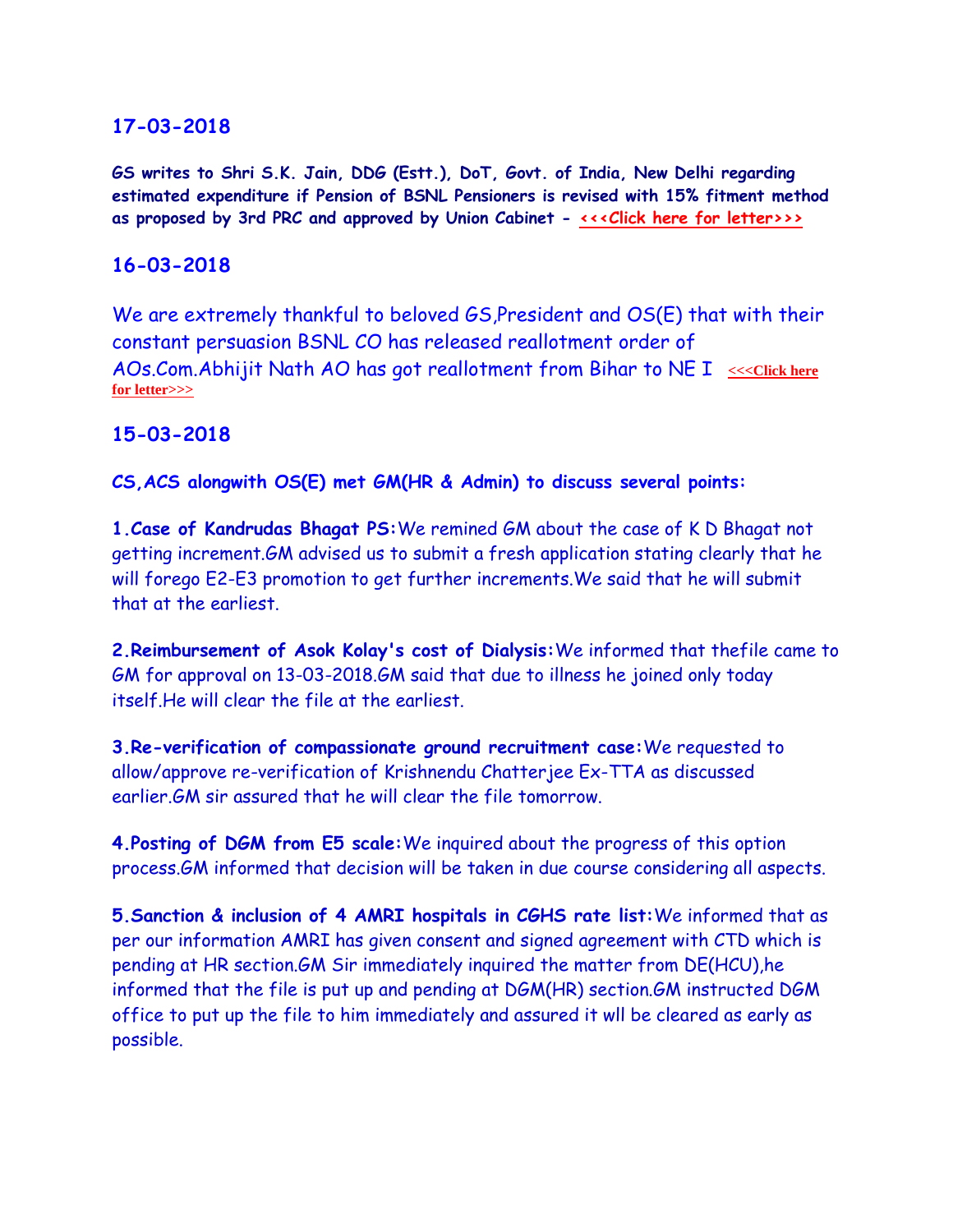**6.JCL payment:**We expressed our concern about too much delay in payment of wages to JCL this month.It is hampering day to day work and affect the effort of target realisation.GM appreciated our concern and said that this month being the blast month of the accounting year BSNL CO has to clear all the pending Govt.and other dues that is why cash flow is less.CTD authority is contacting HQ for early release of fund for this purpose.

**7.Some recent transfer and posting order:**We expressed our dissatisfaction regarding recently issued transfer orders of Executives.We demanded revision of that orders.GM stated that these are simple Administrative order issued under the direct instruction of CGM.He is unable to revise.We expressed our resentment and decided to take it further for revision.

The meeting ended in a cordial atmosphere.

# **13-03-2018**

**CS met GM(F) and enquired about position of JCL payment this month.GM informed that BSNL CO is running short of cash flow,they will send money at the earliest.However.he assured tthat he is aware of bthe fact and tries heart and soul to make some arrangement at the earliest.**

We also expressed our dissatisfaction the awy our AOs were released in a hurry when they requested to stay upto 31st March.GM accepted the grievance but expressed his inability to act as the transfer was effected directly in the ERP by the BSNL CO.We argued that in ITPC their head manged to fulfill the prayer but we did not.It is a shame on CTD management.GM refused to comment.

# **11-03-2018**

## **Shri B. Raviendranath, Ex-Financial Secretary AIBSNLEA CHQ passes away:**

Shri B. Raviendranath, Ex-Financial Secretary AIBSNLEA CHQ & presently working as CAO Hubli has expired today (11.03.2018) by Massive Heart Attack. We convey our heart felt condolences to the grieved family and pray the almighty God to rest soul in peace. May God give strength to his family members to bear the loss.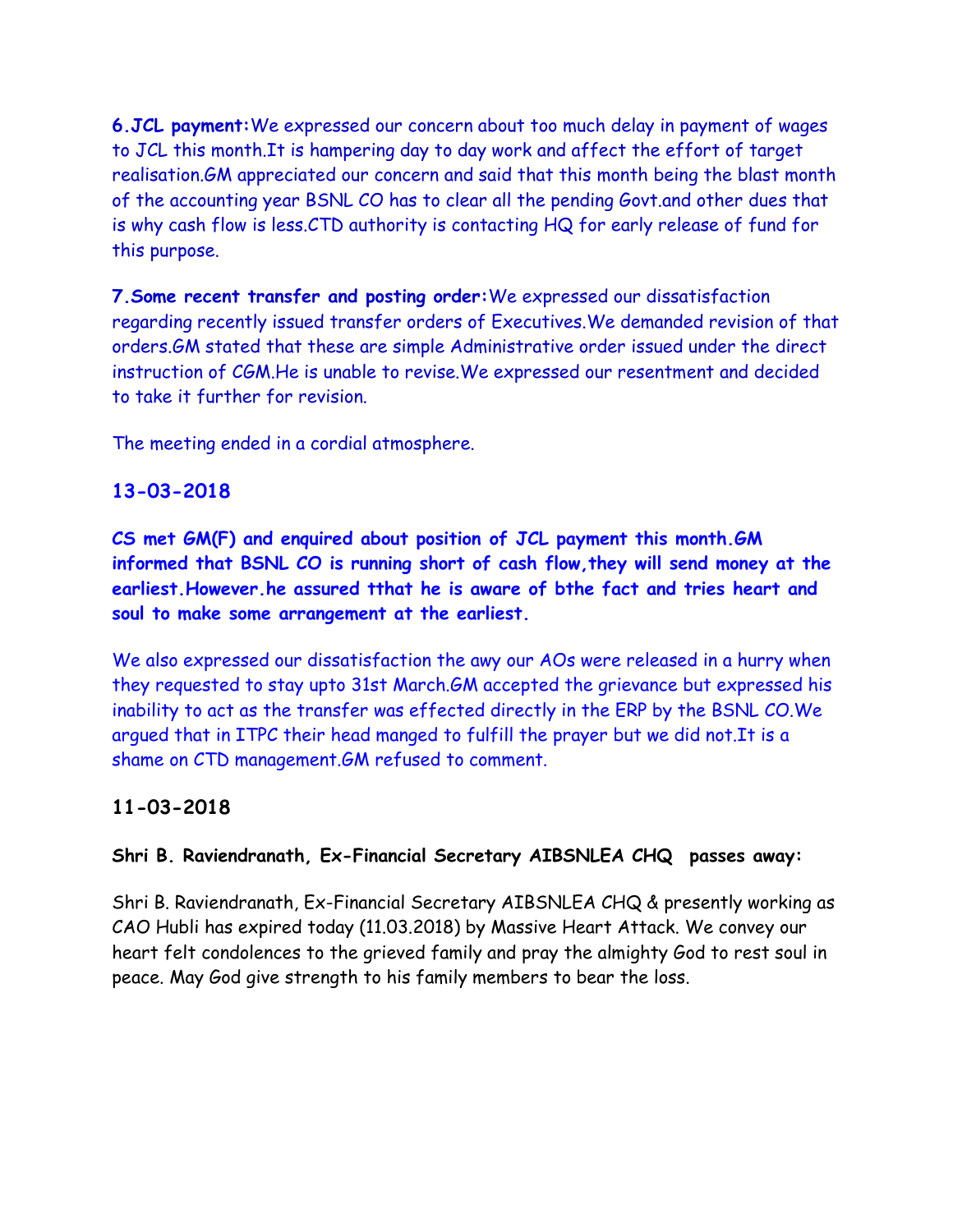CP addressed the Gate meeting arranged by AUAB/CTD today at TB.He appraised about the latest position of 3rd PRC and stated that we should remain united otherwise Govt.may not fulfil our demand,we should be vigilant and ready to react according to the call of our leadership.



### **08-03-2018**

**Com.Asoke Ghosh** Ex-SDE and Treasurer of Howrah Branch donated Rs.25,000/-to AIBSNLEA/CTD through cheque.We are overwhelmed with joy and gratitude for his noble and selfless act.AIBSNLEA will remain ever grateful to Com.Ghosh.We pray for his active,healthy retired life.